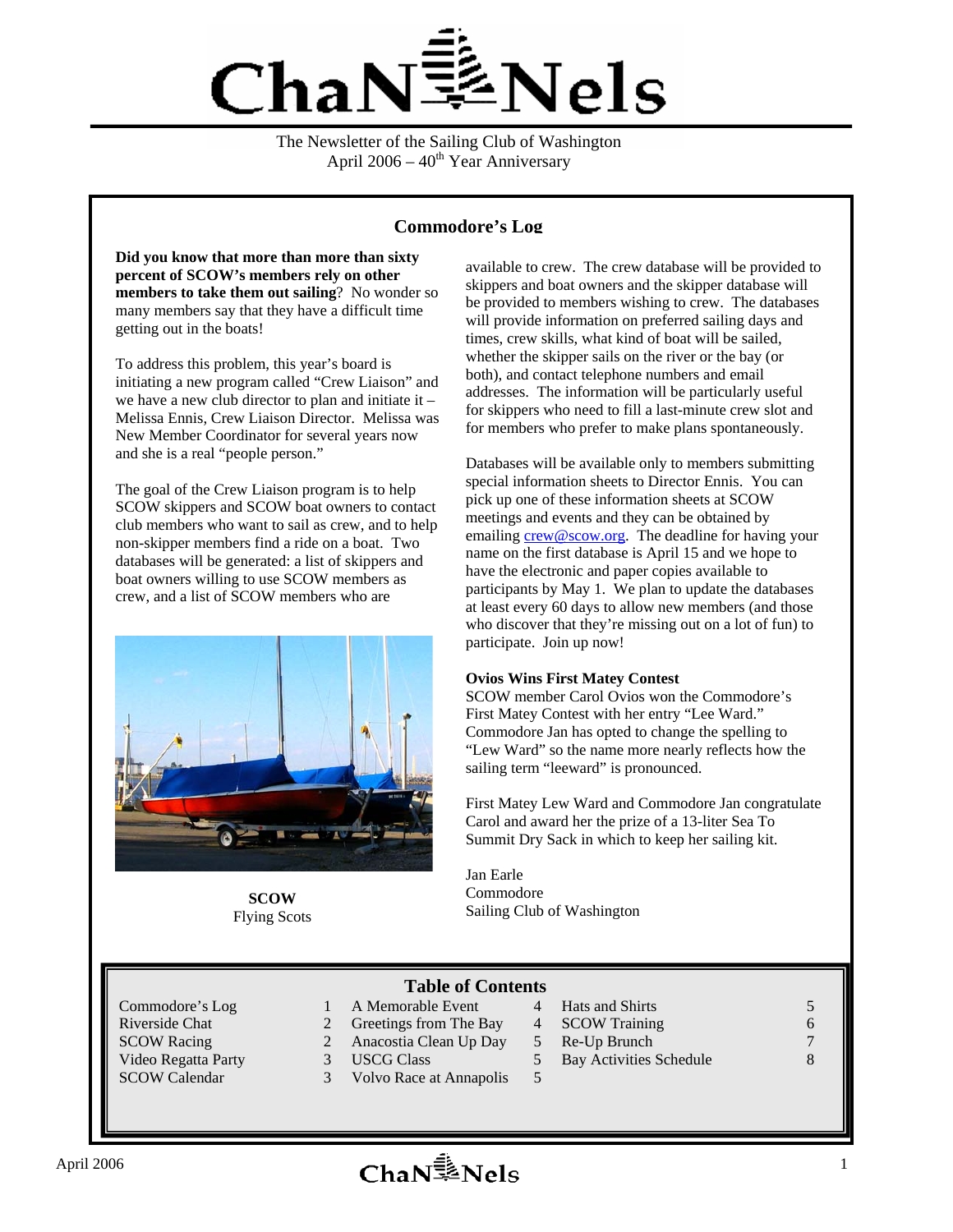# **Riverside Chat**

by Dorothy Stocks

Those who were fortunate enough to join Tom Beachem and friends on the **Frostbite Cruise to Mt. Vernon** had a wonderful day basking in the sun with temperatures more like 75 than 32! Not much wind, but certainly a wonderful day on the water.

Our first SCOW River event is scheduled to be a **sail to Atlantis** on Sunday, April 2<sup>nd</sup>. Last year our then Commodore, Steve Linke, introduced us to the tranquility and amazing discovery of a little Cove north and west of the Route 1 Bridge. Three Flying Scots and one of the River Fleet boats, A-Dory-Ble, tied up and had lunch together. It was a great discovery. Once acquainted, you will want to share the experience with fellow sailors!

We hope to have the Flying Scots, Psycho and any others from the River Fleet we can get to join us this year. We'll be leaving the small docks at WSM no later than 9:00 a.m. and not returning until 1:00 p.m. Contact river@scow.org or Steve Linke for participation details.

Looking for crew or just want to show off your boat? **SCOW River Fleet** boat owners are invited and encouraged to join a raft up at the cranes **Thursday, April 27** at Social Sail. 6:00 p.m. until dark.



*The cure for anything is salt water: sweat, tears or the sea. Isak Dinesen*

**SCOW Racing News** - SCOW's annual Tune-Up Regatta for keelboats (cruising boats) will take place on Saturday, April 22, at Washington Sailing Marina. Those wishing to register their boats, willing to help the race coordinator or seeking to crew should contact Bill Davenport at race@scow.org.

The drawing for SCOW racing skippers wishing to race in the DISC-KISS series will be held at the April General Meeting on April 10. You must be a paid-up SCOW member and skipper to participate in the drawing. If you are unable to attend the drawing, you may send a proxy with the authority to make your race choices. This year, racing skippers will be required to mentor a SCOW racing skipper candidate, or help with a racing crew training event, or be a coordinator for a Flying Scot racing night. The DISC-KISS race series will begin Tuesday, April 25. Contact Bill Bernhards at **boatique@scow.org** or Commodore Jan at commodore@scow.org for more information.

SCOW Tuesday night Flying Scot races will begin on Tuesday, April 25, and continue until the end of the sailing season in the Fall. These events are for SCOW members only and no reservations are required. The boats are put in the water around 6:15 pm and leave the dock about 6:30 pm. Members interested in helping to coordinate a race night should contact race@scow.org.

The Commodore and SCOW racing skippers and racing boat owners will be sponsoring free keelboat racing crew training sessions in April, May, June and July. Contact race@scow.org if you are interested in participating either as crew or as a skipper or boat owner.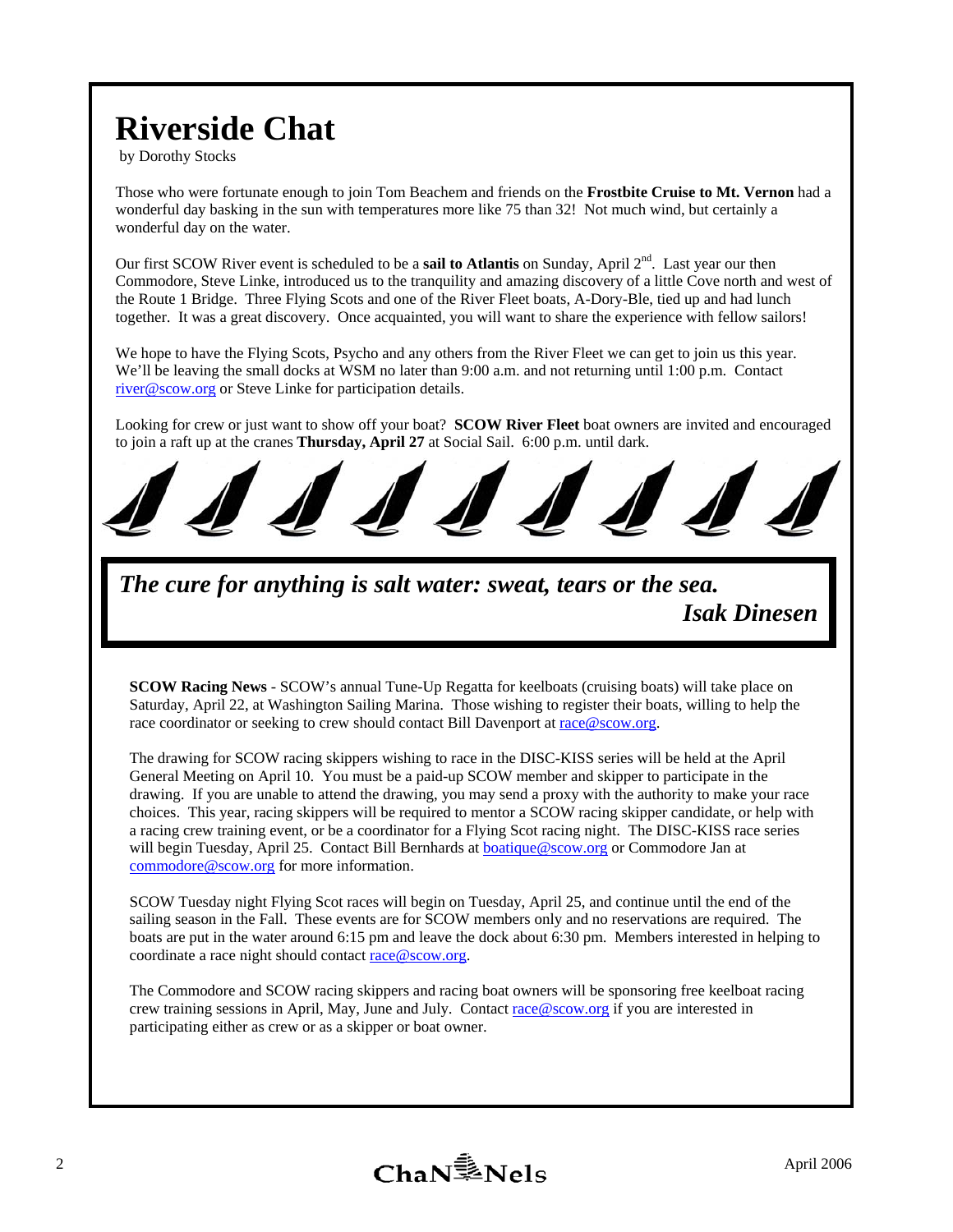#### *T2P.TV'S BEST OF SAILING VIDEO SERIES, PRESENTED BY MERRILL LYNCH*

Date: Friday, April 21st, 2006 Time: 7:00 PM Location: Potowmack (Indigo) Landing Restaurant, Alexandria, VA Cost: Free!

**Clay Bartel of Merrill Lynch** is sponsoring T2P.TV's Best of Sailing Video Series, a compilation of the best shows from T2Productions' coverage of major regattas throughout the US and Caribbean. The one hour presentation, run by T2P's Tucker Thompson, is free to all who wish to attend and will take place at 7:00 PM at the Potowmack (Indigo) Landing Restaurant, Washington Sailing Marina, 1 Marina Dr, Alexandria, VA.

The show will include coverage from Key West Race Week, the St. Maarten Heineken Regatta, Block Island Race Week, and the 470 World Championships. Each segment is introduced by T2P's commentator Tucker Thompson, who provides live action play-by-play commentating in shows from every event.

The presentation will conclude with post show questions, cocktails, and dinner for those interested. (Note: cocktails and dinner not provided) T2Productions is the only company producing continuous online sailing coverage from major regattas throughout North America broadcast on demand on the www.t2p.tv sailing network. Mr. Bartel and Merrill Lynch have teamed up with T2P to offer this one of a kind entertainment night for sailors.

It's a regatta party without the regatta! Please forward this invitation on to sailors, clubs, and mailing lists in the DC area. **Space is limited**. If you would like to attend please RSVP to Clayton\_Bartel@ml.com with the name, address, city, state, zip code, telephone, and email for each participant.

### *SCOW SOCIAL CALENDAR FOR 2006*

**April 1** – Annual Boat Spring Maintenance – Members encouraged to attend 9am thru 3pm

**April 6** – **The** Start of Social Sails: Please sign up for co-chef and Dockmaster opportunities. Each Thursday night, we meet at the dock (Washington Sailing Marina) and socialize, eat and sail.

#### July 1 – SCOW 40<sup>th</sup> Anniversary Barbeque

**Sep 9 &10 - Smith Island Trip**, Weekend trip, (Limited Space) This was a huge success last year. Hope you can join us this year.

**October –** Fall Flotilla

**November 18 –** Hail & Farewell at City Tavern in Georgetown

#### **Other Social Events**

The Afterglow party in January was well attended and set the stage for a busy 2006! We enjoyed reminiscing about all the SCOW activities in 2005 and look forward to all the Socials and Sails in 2006.

The Winter Cruise has just returned from St Vincent in the Grenadines. Approximately 20 folks chartered three 40' catamarans and sailed for 8 days. What fun!!! Let's hope you can talk with them at the Re-Up Brunch on March 12 at the Colonies at McLean and hear all about it, as well as sign up for their next cruise.

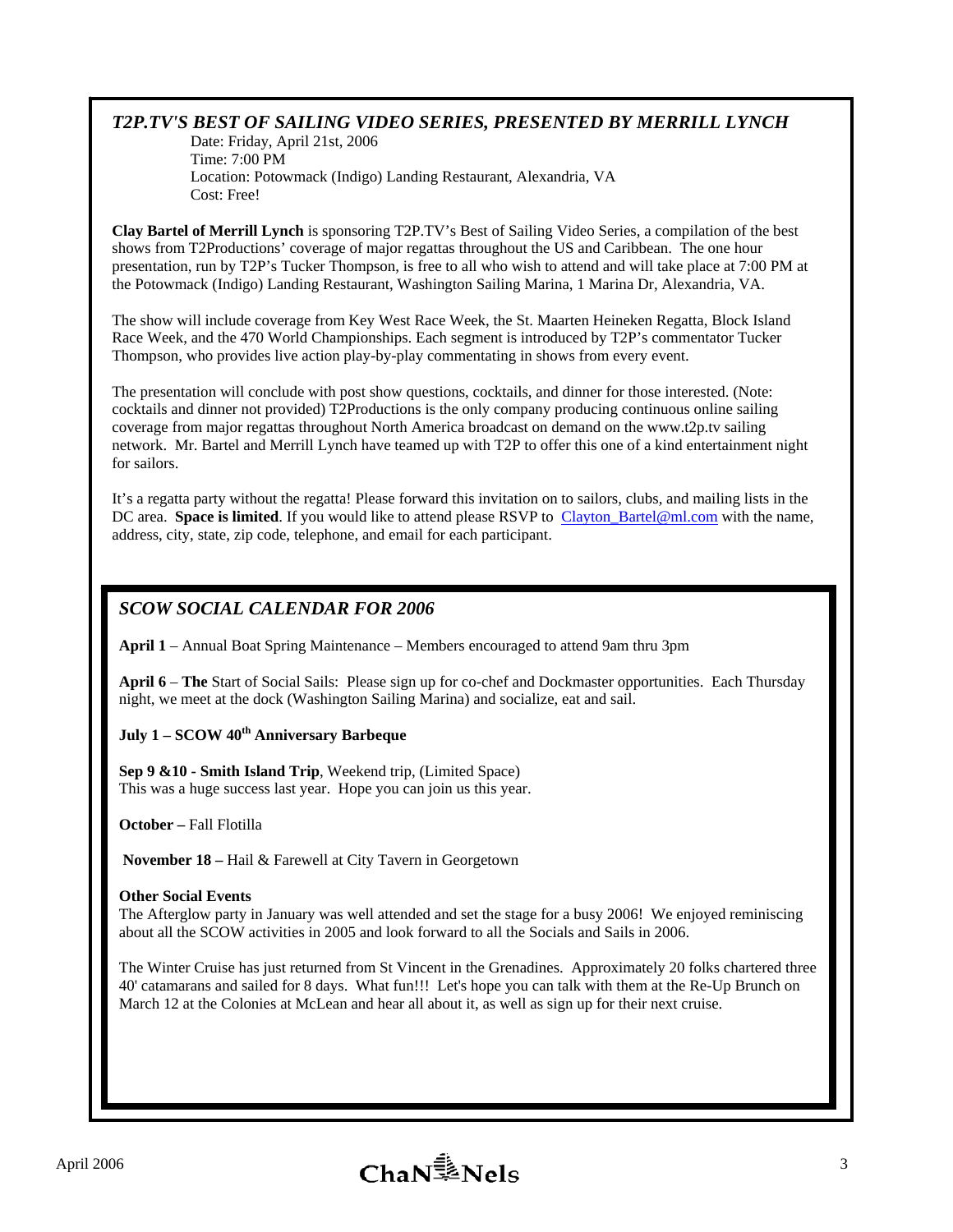#### **A Memorable Event in Sailing History, by Henry Cheng SCOW Vice Commodore**

"There is No Second!" – We have probably all heard this phrase at some point in time as sailors, especially those of us who love to race.

In the year 1851, Queen Victoria was watching the Royal Yacht Squadron's 100 Guinea Cup race between the Isle of Wight and the south coast of England. A radical looking schooner named "America" swiftly took the first position and, as it sailed past the Royal Yacht, dipped its ensign three times to salute the Queen. Queen Victoria asked her attendants to tell her who was in second place. "Your Majesty, there is no second," came the reply.

The young Republic kept the Cup for over 100 years, and it became known as The America's Cup, after the yacht that first won her away from Britain! Those four words, "There is no Second" still represent the singular pursuit of excellence.

You can learn more about America's Cup history on the following web site links, on which this article is based on: http://americascup.com/en/ http://cbs.sportsline.com/sailing/americascup/history http://www.cupineurope.com/LatestNews/History-LN.htm http://news.bbc.co.uk/sport1/hi/other\_sports/sailing/americas\_cup/history/2196097.stm http://www.americascupnews.com/history.htm

**Greetings from Jack Schwartz - SCOW Bay coordinator again this year.** I have been sailing the Bay since 1985, when I came from New England (by way of Key West) aboard Melody, my wooden Gulfstream 30 sloop, which many of you "old-timers" may remember attending raftups. I currently cruise aboard Odyssey, a Seafarer 37, out of Holiday Hill marina, off the Rhode River.

I hope to schedule a number of other **Raftups**, and maybe a few **Bay Day Sails**, in the interest of getting more SCOW members out on the Bay. I will try to get crew and skippers together as much as possible, and hope we will all get to enjoy the beautiful waters of the Chesapeake Bay. I understand that Dot Almassey is planning a sequel to last year's very successful Smith Island Crab Feast raftup, which can be attended by land or sea. See the **Bay Activities Schedule** (page 8 in this issue of ChaNNels).

**What is a raftup?** For those who may not know: A raftup is an event where a number of boats (SCOW members and others) leave from their respective home ports and sail to a predetermined place. One boat puts out an anchor and others then tie up alongside, and we have the chance to socialize for the evening. If the weather is settled and the holding good, we may spend the night rafted together. Otherwise, some boats may split off and drop their own anchors. The next day, everyone sails back to their home ports. There can be 3-day events on holiday weekends, with a different anchorage between.

**How to get out on the Bay:** Many skippers have crew, or arrange with friends to sail. However, sometimes a skipper finds they have space aboard and offers to take members out. The best way to get invited is just to go to SCOW events and meet people with boats on the Bay. I will also try to make available names of interested crew to skippers who let me know they have space. Another way to get out is to charter a boat, either bareboat (requires at least one person with experience), or skippered (where a captain is responsible for the boat).

**Bay Day Sails:** Sometimes people don't want to make the commitment to spend an entire weekend together, but still enjoy sharing the experience of Bay sailing. In order to help this along, I would like to get more SCOW members out for a few hours by scheduling days to do this. I hope that Bay skippers will take this opportunity to "check out" potential crew or to just share their passion for this great pastime. Anyone who finds they have an uncommitted day can schedule their own Day Sail by contacting me, and I will get the word out.

I will be announcing events in ChaNNels and sending out emails. Feel free to email me at  $\frac{bay@scow.org}{$  with questions, to volunteer as crew, to offer berths for raftups or to take on crew for day sails.

Fair winds, Jack Schwartz, s/v Odyssey

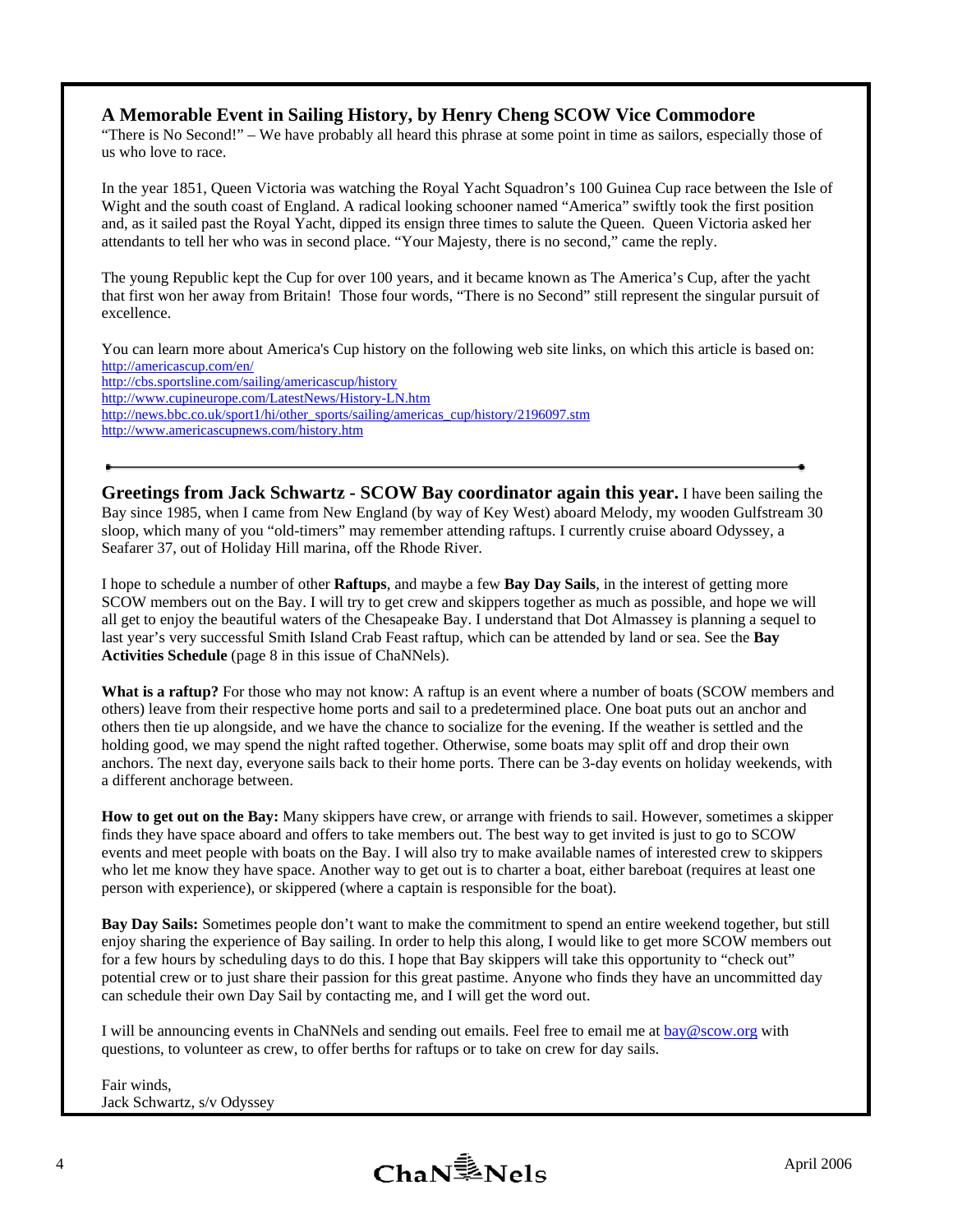#### **Next Membership Meeting: Monday, April 10th, 2006**

All meetings are on the second Monday of the month. Location is at the American Legion, 400 Cameron Street, in Old Town Alexandria (around the corner from Gadsby's Tavern). Socializing downstairs is at 6:30 pm and the meeting begins upstairs at 7:30 pm.

#### **Anacostia River Clean Up Day**

Volunteers are needed for the Anacostia River Clean Up Day on Saturday, April 29, 2006. Meet at 8:30 am at Pepco's Benning Service Center, 3400 Benning Road NE. Help the National Park Service, Pepco, Pepco Energy Services, North American Energy Services, MHCDO, and others in this worthwhile effort to improve the environment of our area.

Activities end at 1:00 pm. Lunch will be provided. Please dress appropriately (long pants, long sleeve shirt, sneakers or boots, hat, gloves).

Children above the age of seven are welcome and can receive credit for Community Service.

For additional information, call **Linda Jo Smith at Pepco** (202-872-2024) or **Robert Englund at Pepco** Energy Services (703-253-1787).

**USCG Boating Skills and Seamanship Class** A **U.S. Coast Guard Auxiliary Boating Skills and Seamanship Class** will begin on April 3, meeting from 7:30 pm to 9:30 pm for eight weeks. Interested persons should show up at 550 Water Street SW, Washington DC, to register on the first day of class.

Course fee was not provided for this announcement but it may be around \$50. Commodore Jan took this course in 2003 and recommends it highly as "good value for the price."

Additional information or instructor contact information is available from the USCG headquarters at 2100 Second Street SW #G, Washington DC 20593, tel. 202-267-1001; ask for information on Flotilla 22.

#### **Volvo Ocean Race – Annapolis Stopover**

From May 4 through May 7, the Maryland Maritime Heritage Festival (MMHF) will host the **Annapolis Stopover of the Volvo Ocean Race** (VOR). There will be a great festival with a lot of activities and, of course, plenty of fun for all! As many as 500 volunteers are needed for manning the information booth, director volunteers, answering questions, crowd control, tent set up, media escort and sponsor assistance. To participate in this exciting event, go to the MMHF website at

http://mdmhf.org/volunteer2.html. A schedule of Festival events can be found at

http://mdmhf.org/2006/?page\_id=6 and the VOR website is www.volvooceanrace.com. For addition information on volunteer opportunities, contact **Kristin West, Assistant Coordinator of Volunteers**, at Kristinslp@aol.dom.



**Now is the time** to order your SCOW T-shirts, Denim Shirts, Long sleeve tees and Hats. If you want to let everyone know that you're a SCOW member what better way to do so than with an official SCOW shirt or hat. To get an order form, visit the website www.scow.org or contact Bill Bernhards at boatique@scow.org as soon as possible. The deadline for ordering is April 15, 2006. Ordered items will be available at the May members meeting or you can have them shipped to you (see order form instructions).

#### Could YOU be SCOWs next ChaNNels Editor?

Want to be the first to know everything? Good at English? Hate meetings?

Then work at home and be our new ChaNNels newsletter editor! Two weeks off every month! Knowledge of MS Word and email access required.

Contact Commodore Jan commodore@scow.org for further information.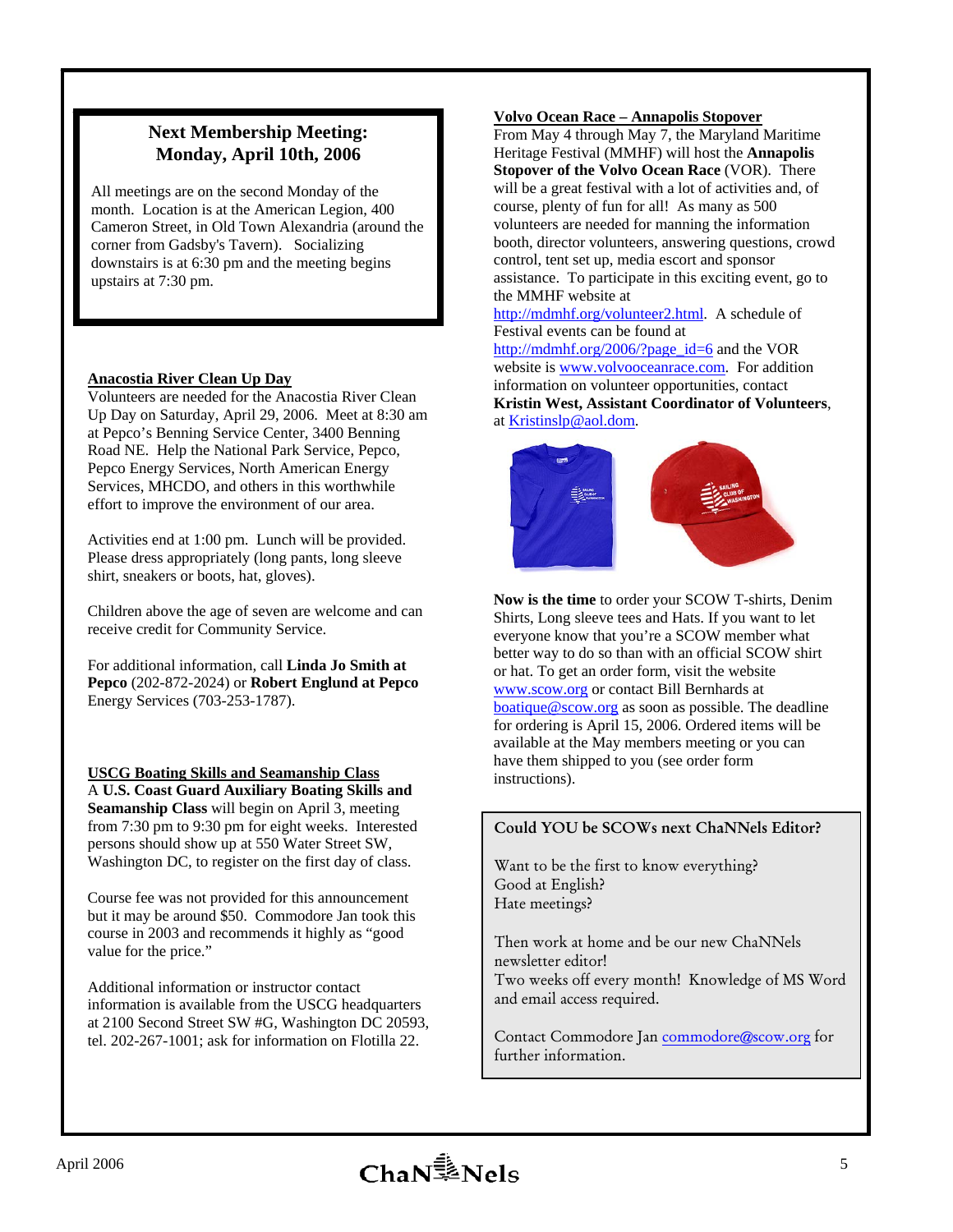

#### **SCOW Training By Kristin Stone**

We trained the trainers and rubbed off the rust on March 25th. Many thanks to Doug Kelch for training the trainers. It was great to have a good showing of Skippers rub off the rust and get out on the water again. We look forward to a great sailing season.

Our training season begins this month. We filled six of our nine training classes at the RE-UP Brunch on March 12<sup>th</sup>. However, we still have training opportunities available as follows:

- 1) Intermediate class  $5/10 \& 5/17$  land only students will take boats out two weekend days without an instructor to do problem sets
- 2) Spinnaker session  $2 8/5$
- 3) Basic Sailing Session3 –land9/6,9/13,9/20,9/27water 9/9,9/10,9/16,9/17,9/30,10/1
- 4) Audit Students for Basic Sail sessions 1 & 2 (land classes only check scow calendar for dates)

Email me at training  $@$  scow.org if you are interested in any of these opportunities.

We are fortunate that our past Training Director, Doug Kelch, is teaching the Intermediate Sailing Class. The goal of the class is to help you improve your sailing skills so you can sail well rather than just getting there. Topics covered in the class will include an exploration of Hull Forms, sail shapes, trimming sails, adjusting for weather, making wind work for you, powering and de-powering sails and getting the most out of your boat. The course is interactive and all questions will be good questions.

The follow up for the class is for participants to spend two half days on the water completing problem sets provided by the instructor. The plan is to book two flying scots for each follow up session so participants can practice experimental sailing and observe the differing results in each of two boats during these water practice sessions.



The only intermediate course pre-requisite is that you feel comfortable at a flying scot tiller. I hope that you'll consider taking the Intermediate Course this May.

## *Any fool can carry on, but a wise man knows how to shorten sails in time.*

 *Joseph Conrad*

6  $ChaN^{\frac{2}{3}}Nels$  April 2006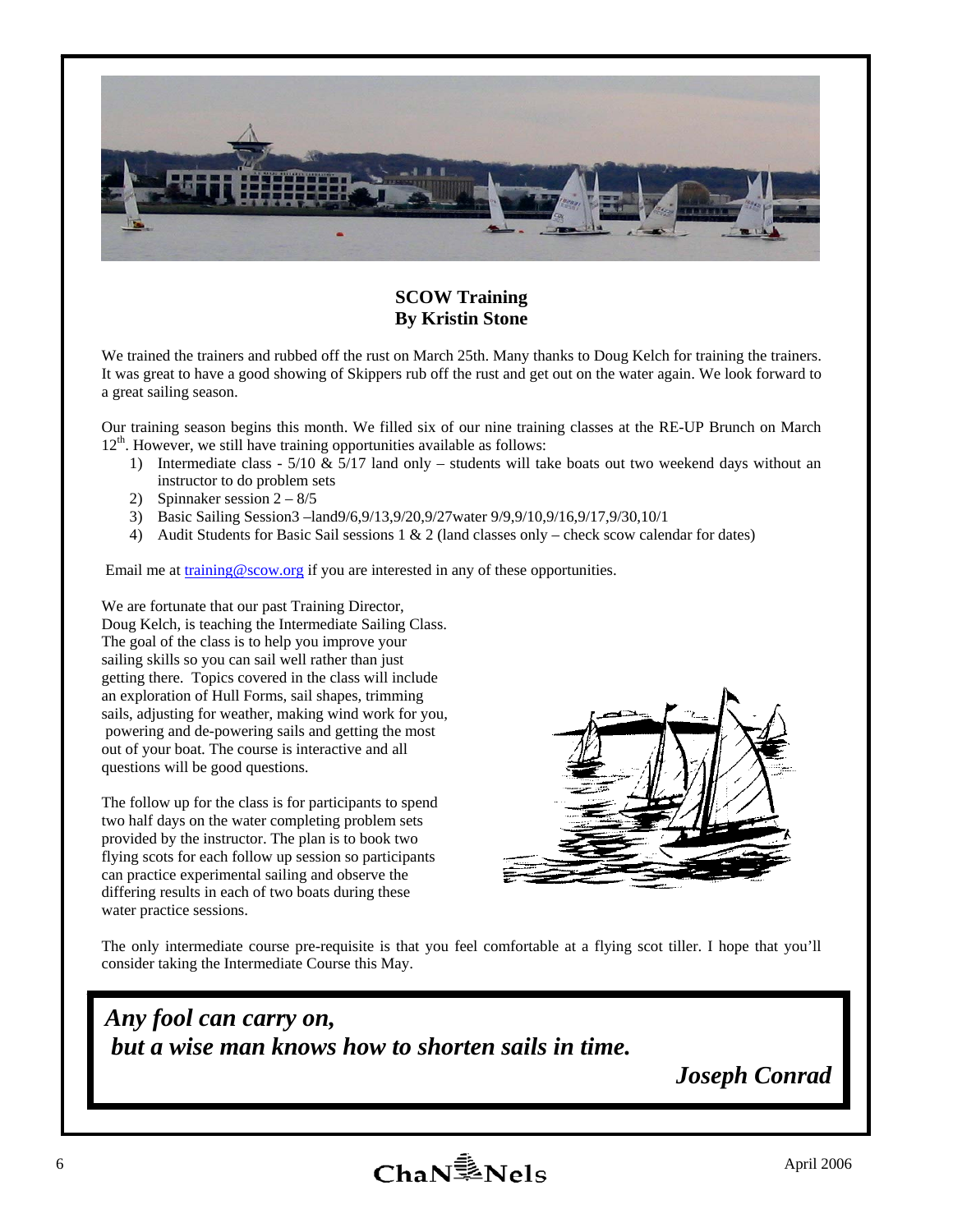#### **The SCOW 2006 Re-up Brunch**

is history and we had a wonderful time. Were you there???

I hope you didn't miss it! Over 125 folks signed up for 2006 Membership, Skipper Qualification and Training. Everyone brought lots of good food for this potluck and your culinary expertise was enjoyed by all. (Fran, we're waiting for the recipe for those little sandwiches!)

Everyone had the opportunity to become a Dockmaster or Chef at the 2006 Thurs Social Sails...but we missed you!!!! Please check with Dot Almassy, Social@Scow.org to pick a date to provide this service to the folks of SCOW. Dates are wide open for June on...

Many thanks to those who helped at the Brunch at the Colonies. Starting with Sal, who arranges for us to use the Club House!. We were happy to see him!!!! Omelet Chefs - Mike Repass and Diane Potts made the best omelettes ever at the 2006 Re-Up Brunch!!! They used 15 dozen eggs, 2lbs of shrimp, 3 lbs of cheddar, 4 lbs of onions....along with the 8 gallons of Mimosas to wash them down with!!!! Bar Tender - Mary Katterfield and Luis for pitching in. Kitchen Helpers - too numerous to name...and I'm bound to offend someone by the omission. To all the folks who helped set up and clean up and load and unload the vehicles, police the trash, purchased the ice. To all who signed up in advance to help...and those who just pitched in where they saw the need. Door Tenders, Coffee makers, Mimosa Punch overseers (8 gallons worth). Thanks too, to the folks who took stuff home for storage for the next event. Sign maker, Tina..etc.etc.

As your Social Director, I look forward to hearing of your ideas and suggestions for future social activities although, the training schedule looks like we won't have a lot of free time!!. I'll be happy to support your SCOW related Social Activity. Please send me a note at Social@Scow.org.

Dot Almassy



**Mike Repass and Diane Potts SCOW –** 2006 Re-Up Brunch

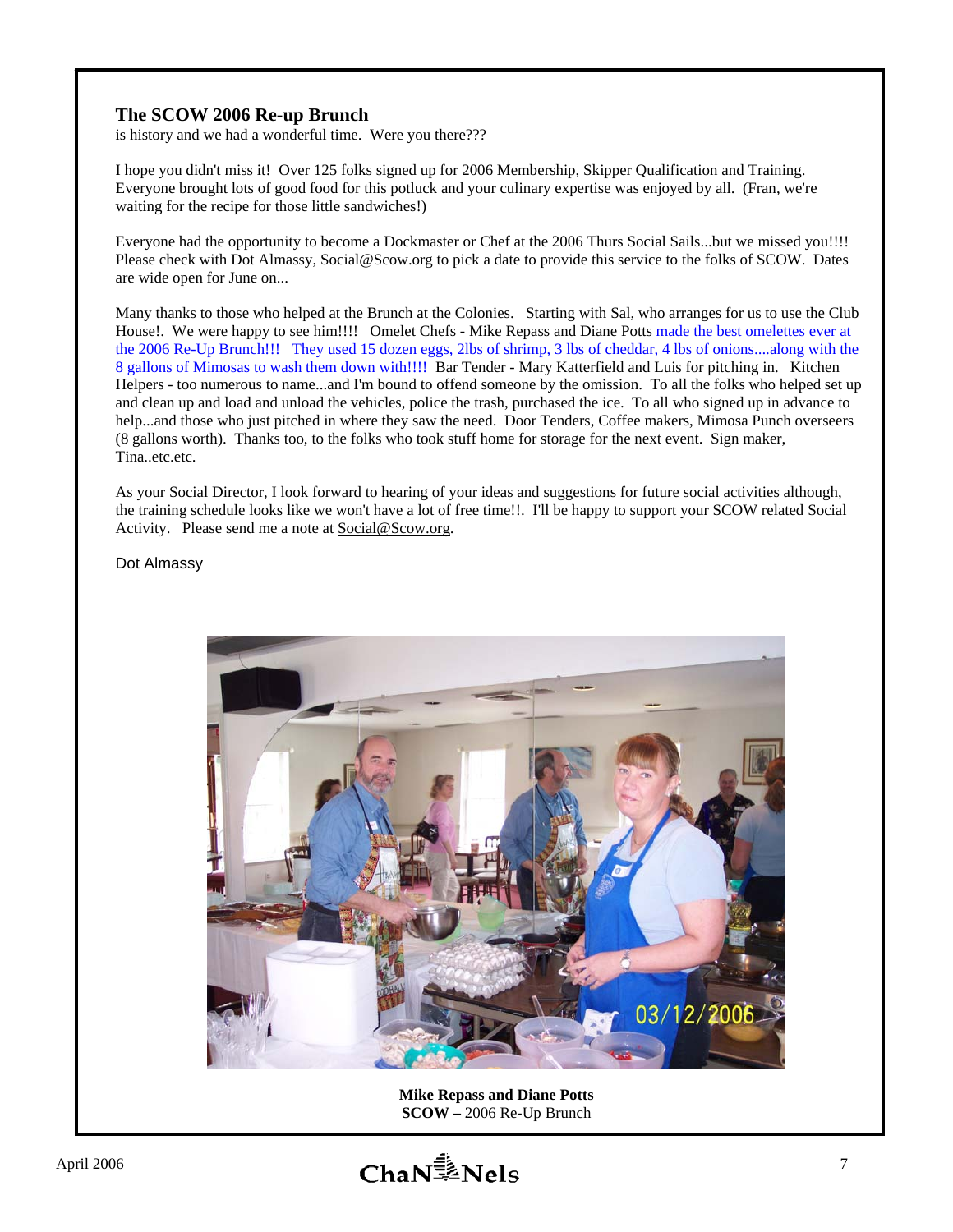## **SCOW Bay Activities**

#### **Tax Day Cruise-April 15-16**

Now that the task has been completed, let's celebrate! Spring offers some of the best sailing on the Bay, with good winds and crisp, clear air. Temperatures are starting to warm and, although evenings are cool, nothing beats the warmth of a cozy cabin while a pot of stew warms in the galley!

As I write this, *Odyssey* still rests beneath her winter cover; but the next few weekends will bring commissioning, and she should be able to serve as anchor boat. I will act as raftmaster, and select a location once I hear from Bay skippers. Please reply to bay@scow.org with boat information and home port, as well as if you would be able to take on crew. Members interested in participating as crew, provide a brief description of your experience and contact information.

## **Bay Activities Schedule**

April 15-16: Tax Day Cruise

May 27-29: Memorial Day Cruise (Tom Beachem, raftmaster)

June 24-25: Progressive Dinner Cruise (Rhode River?)

July 22-23: Music Cruise (Galesville?)

August 19-20: Land/Sea/Crab Feast-St Michael's (members can drive in for the party!)

September 2-4: Labor Day Cruise (Choptank River, Little Choptank)

September 9-10: Smith Island Trip & Crab Feast (Land/Sea)-Ferry trip to island, B&B accommodations, or sail over for the fun. (Dot Almassey, organizer)

October?: Fowl Weather Cruise (Alan Lewis, raftmaster)

November 10-11: Veteran's Day Cruise (TBD)

Grenadines Reunion Cruise: date to be determined (Dunn Cove)

*To know the laws that govern the winds, and to know that you know them, will give you an easy mind on your voyage around the world; otherwise you may tremble at the appearance of every cloud.* 

*Joshua Slocum, US sailor and first man to sail around the world single handed in 1898.* 



**SCOW**  Odyssey - Bay Director